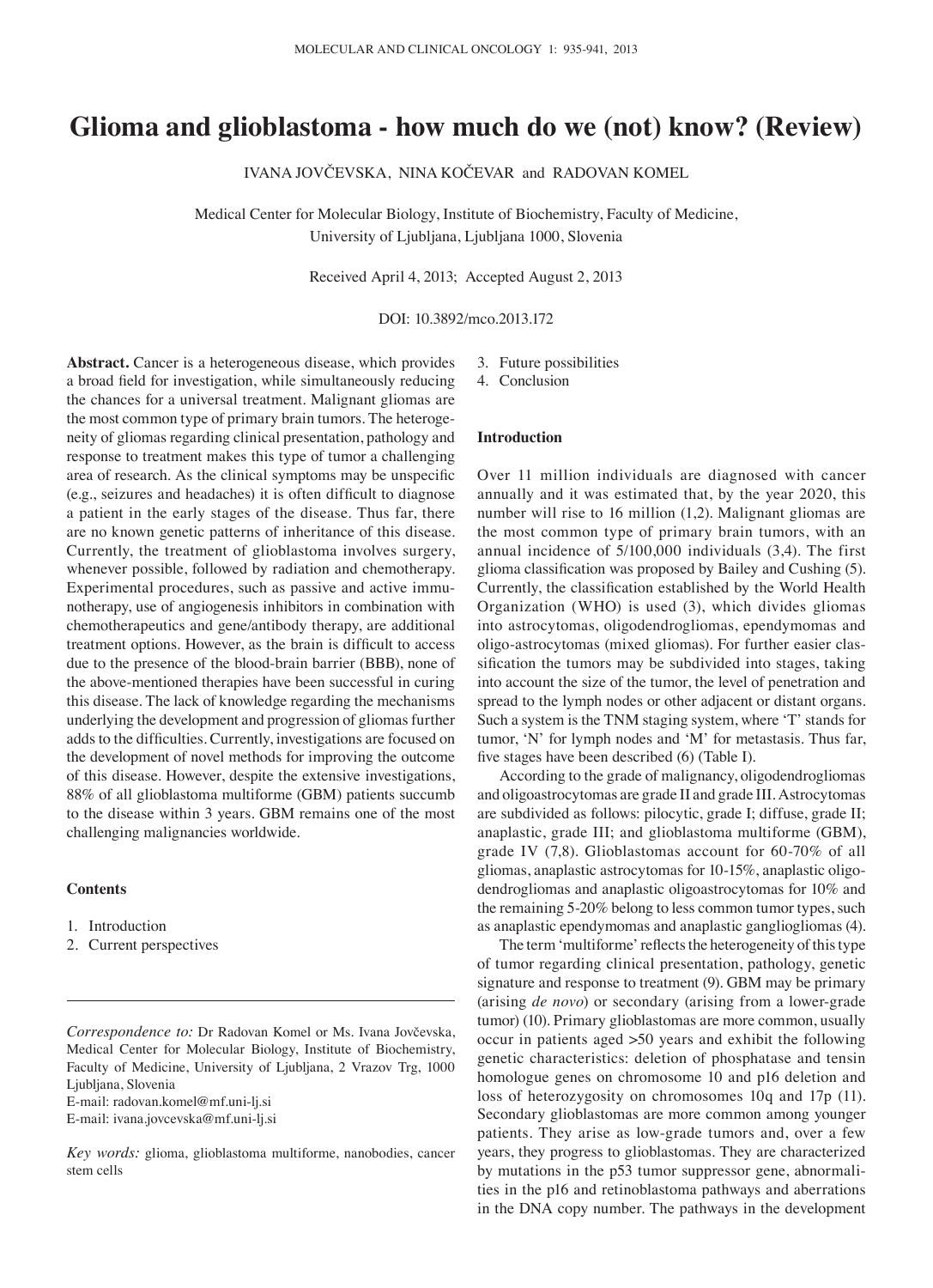| Table I. Cancer staging according to the TNM system. |  |  |
|------------------------------------------------------|--|--|
|------------------------------------------------------|--|--|

| Stage            | Description                                      |  |
|------------------|--------------------------------------------------|--|
| $\left( \right)$ | Carcinoma in situ                                |  |
|                  | Cancer is localized to one part of the body      |  |
| Л                | Cancer is locally advanced                       |  |
| Ш                | Cancer is more advanced                          |  |
| IV               | Cancer has metastasized (spread to other organs) |  |
|                  |                                                  |  |

TNM, tumor-node-metastasis.

of malignant gliomas were described in detail by Wen and Kesari (4) and the major genetic alterations in primary and secondary GBM initiation and progression were described by Li *et al* (12). As regards secondary glioblastomas, the most common origins of brain metastatic lesions are primary cancers of the lung  $(65%)$  (13), skin (melanomas, 10-40%) (14), breast and gastrointestinal tract (13). Despite their molecular differences, the two tumor types are morphologically indistinguishable and respond similarly to conventional therapy.

The majority of GBM patients (87%) are aged 55‑87 years (15). This disease is more common among men compared to women and less common among black compared to Caucasian populations (4,16). Only  $\sim$  5% of the patients have a family history of the disease (17) and the only known risk factor is exposure to ionizing radiation (18). Patients suffering from GBM have a median survival of 15 months (8,19,20), whereas those with anaplastic astrocytoma have a median survival of  $\leq 3$  years (21). Recurrent gliomas have a worse prognosis, with a median patient survival of 3‑6 months (22).

### **Current perspectives**

*Cancer origin.* It has been previously hypothesized that the brain does not regenerate; however, recent findings demonstrated that spontaneous tissue repair occurs in patients with inflammatory and degenerative disorders of the central nervous system (CNS), although this regeneration is not sufficient for complete recovery of the CNS (23). Neural stem cells (NSCs) are considered responsible for this phenomenon. NSCs have the ability to self-renew, i.e., produce identical cells, are mitotically active, multipotent and exhibit complex patterns of genetic expression (24‑26). Thus far, NSCs have been isolated from the following regions of the mammalian CNS: subventricular zone, hippocampus and dentate gyrus in the temporal lobe (27). CNS NSCs are able to coordinate tissue generation, maintenance and regeneration. It is also believed that they are able to generate new neurons, i.e., are involved in neurogenesis in specialized brain regions, such as the olfactory bulb, the hippocampus and the central canal of the spinal cord (28–30). The origins of brain NSCs are still debated upon.

The mechanisms underlying cancer development in the human body have not been elucidated. Cancer is considered to be a cluster of diseases involving gene rearrangements and amplifications, point mutations, alterations in proto-oncogenes, tumor suppressor genes and DNA repair genes. It is hypothesized that epigenetic alterations, such as DNA methylation and different patterns of histone modifications may also be involved (1,31,32). There are two different potential mechanisms underlying this disease: the stochastic model, in which all the tumor cells are equipotent and, as a result of genetic or epigenetic changes, some may randomly contribute to tumor growth (33,34); and the cancer stem cell (CSC) model, which suggests that only a specific fraction of the tumor cells have the ability to proliferate and give rise to a tumor. There is also the possibility that cancer cells deviate from the hierarchical model into anarchy, as they progress from benign to malignant (35).

One hundred and fifty years ago, Rudolf Virchow, a German pathologist, developed a theory proposing that cancer arises from immature cells (36,37). One hundred years later, Sajiro Makino introduced the term 'cancer stem cells', describing a subpopulation of cells resistant to chemotherapy and with different chromosomal characteristics compared to other cells (38). The CSC field is relatively new and unexplored. Thus far, researchers use the general knowledge on SCs (ability to self renew, multipotency) to identify CSCs. Little is known regarding normal SCs, CSCs and their mutual and distinct characteristics. It has been hypothesized that the accumulation of mutations in the normal SCs over a period of time gives rise to CSCs (34,39). This may be due to the fact that SCs have a longer life compared to differentiated cells; therefore, the probability of inheriting a gained mutation is higher. Another theory is that CSCs arise from a mutated progenitor cell (39).

The function of CSCs has not been elucidated. It remains unknown whether CSCs are the origin of all malignant cells in the body, whether they are responsible for the existence of drug-resistant cancer cells, or whether they initiate metastasis (39). In general, it is hypothesized that chemotherapy eliminates the majority, but not all cancer cells. Those that are spared are the CSCs that reappear more aggressively after the initial treatment (40).

CSCs may be distinguished from normal SCs by their ability to efflux the Hoechst 33342 DNA dye (26,36,37). The blue fluorescent Hoechst 33342 dye is a cell-permeable bis-benzimidazole derivative that binds to the minor DNA groove. Following excitation, the dye emission may be measured in the blue (450 nm) and the red (675 nm) spectrum. The dye enters viable cells and it is pumped out by the ATP-binding cassette (ABC) transporters of the cell membrane (41,42). CSCs are overexpressing ABCG2, an ABC protein transporter capable of effluxing several hydrophobic compounds, including the Hoechst 33342 dye and chemotherapeutic drugs, such as topotecan and doxorubicin (43). The rapid efflux of the chemotherapeutic agents may be the reason for the resistance of CSCs to treatment. As a result of the rapid efflux of the dye, a side population (SP) of weakly stained cells may be observed by flow cytometric analysis (26). Goodell *et al* (44) previously described a technique for isolating the SP: the measurement of the emission of Hoechst fluorescence in the blue and red spectrum points to a small cell population (accounting for 0.1% of all cells), which expresses stem cell markers. Thus far, SPs have been identified in glioblastoma, lung and breast cancers (45) and in normal tissues, including lung, liver, brain and skin, in mouse and human models (46‑49). The dye may be kept inside the cell with the use of verapamil, an L‑type calcium channel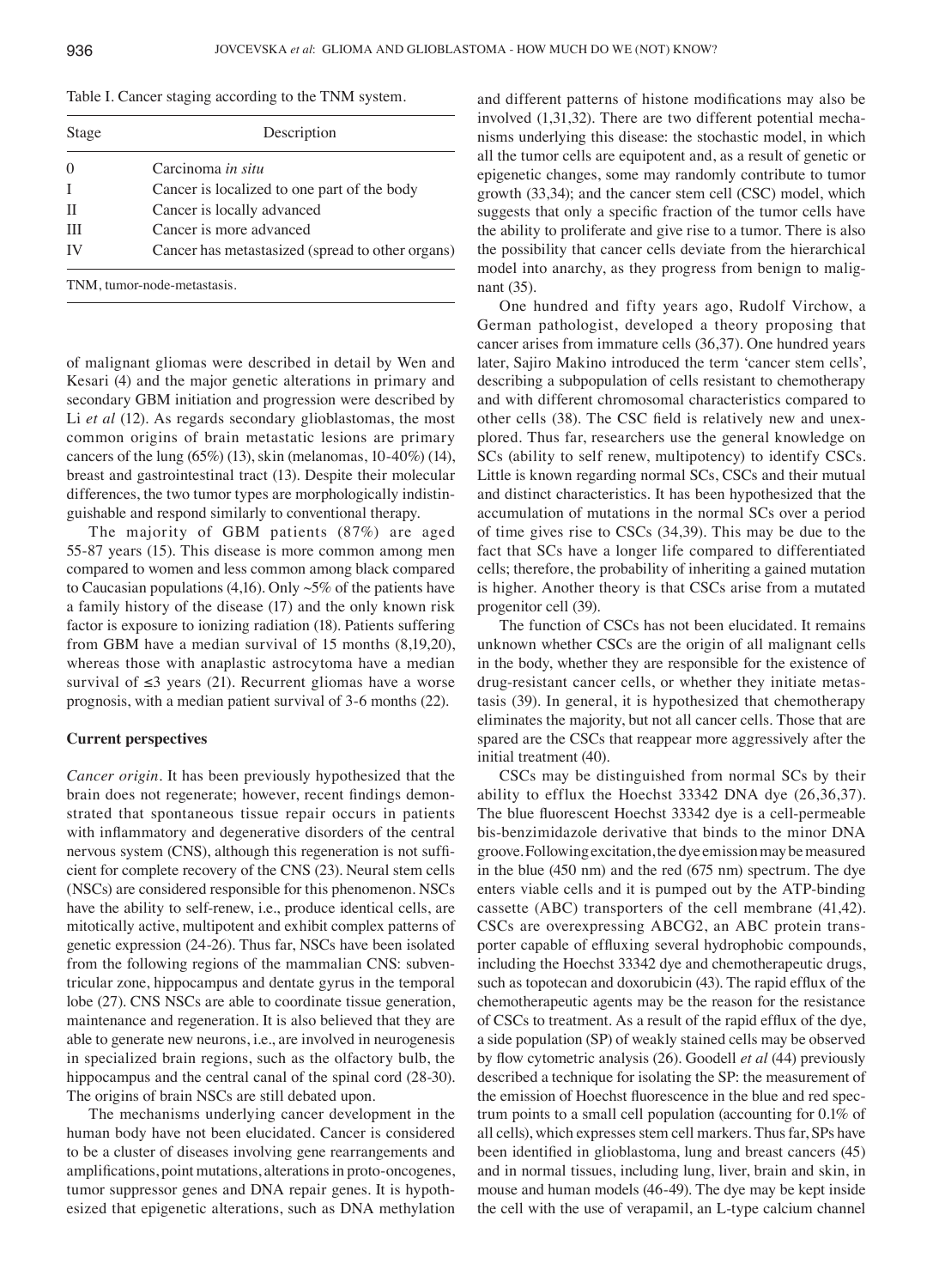blocking agent. Blocking the calcium channels inhibits the Hoechst dye efflux and the size of the cell population suspected to be CSCs may be determined by differential analysis (36,37). It should be considered that the dye binds to the cell DNA, which renders it potentially mutagenic and carcinogenic and its toxicity increases with longer exposure.

Rhodamine 123 may be used instead of the Hoechst 33342 dye, since it was shown to be non-toxic, even at higher concentrations (50). Rhodamine 123 is a green fluorescent cell-permeable dye that binds to the mitochondrial membranes. Rhodamine 123 is also actively pumped out by the ABC transporters. The Rhodamine 123 and Hoechst 33342 dyes were compared and were shown to yield the same percentage of stained cells and identical proliferative abilities *in vitro* and expression of stem cell markers *in vivo* (51).

*CSC markers.* Different cell markers may be used for the identification or purification of the CSC population. Certain markers, such as CD133<sup>+</sup>, which is used for the identification of brain tumors and lung cancer, and CD34<sup>+</sup>, which is used for hematological malignancies, were described by Vermeulen *et al* (34).

CD133 (Prominin-1) is expressed in hematopoietic stem cells, endothelial progenitor cells, neuronal and glial stem cells (40,52). In addition, it was previously shown to be present in subpopulations of brain, lung, melanoma and other solid tumor cancer cells, which led to the hypothesis that it may be used as a CSC marker (53‑55). A monoclonal antibody (MAb) that recognizes the AC133 antigen, a glycosylation‑dependent epitope of CD133, was previously developed(56). A complementary DNA cloning and tissue distribution study demonstrated that AC133 is an 865-amino acid (aa) single‑chain polypeptide with a molecular weight of 120 kDa (56‑58). The AC133 antigen expression was restricted to CD34<sup>+</sup> hematopoietic stem cells, unlike AC133 mRNA, which is widespread and detected in the brain, heart, liver and lung (57). A multiple tissue expression array revealed the expression of human CD133 mRNA in the kidney, trachea, pancreas and testis (59), which was consistent with findings in mouse models (60). Of note, AC133 is not a synonym for CD133. Investigations on the transcriptional regulation of the human *AC133* gene revealed the presence of 9 different 5' untranslated exon regions, resulting in at least 7 alternatively spliced forms of AC133 mRNA, which are expressed in a tissue‑dependent manner (61). As the CD133 marker is detected by its glycosylated epitope, AC133 may be considered as a better stem cell marker.

CSCs expressing CD133 were isolated from several human brain tumors, including glioblastomas (27,40,55,62). These cells are able to differentiate in neurons, astrocytes and oligodendrocytes *in vitro* and may recapitulate the original tumor phenotype *in vivo*, unlike their CD133- counterparts (58). It was demonstrated that the expression of CD133 is higher in recurrent glioblastoma tissues compared to that in primary tumors. However, it was revealed that cells not expressing the CD133 marker may also be tumorigenic. It was reported that CD133- cells derived from 6 patients were proven to be tumorigenic when inserted into mouse brains. For three of those, the resulting tumors were CD133<sup>+</sup> (36,37).

*Diagnosis.* Gliomas are difficult to diagnose early, as the presenting symptoms may be common (e.g., headache, seizures, confusion, memory loss and personality changes), although problems with speech or motor function may appear but go unnoticed (63). The diagnosis is usually confirmed by magnetic resonance imaging (MRI) or computed tomography and usually appear as a mass with surrounding edema. Functional MRI may be used to determine the involvement of speech and motor areas. For measuring the metabolite level and distinguishing a tumor from necrotic areas or benign lesions, proton magnetic resonance spectroscopy (MRS) may be used (4). *In vivo* MRS detects metabolites, such as N‑acetylaspartate (NAA), choline (Cho), creatine (Cr), myo‑inositol, lactate and lipids, by measuring the spectra of specific isotopes, such as  ${}^{1}H, {}^{13}C$  or  ${}^{31}P$  (64). Since the metabolite level varies in different parts of the brain and among age groups, it was suggested to measure metabolite ratios, such as Cho/Cr and NAA/Cr, rather than measuring absolute metabolite concentrations (65,66). However, as these methods may be costly, there is a need for a novel diagnostic method. For this purpose, microRNAs (miRNAs) may be used. miRNAs are small non‑coding molecules that regulate gene expression. It was hypothesized that extracellular miRNAs found in the plasma or serum may be used as potential biomarkers for cancer detection. Their key properties are that their expression is tissue-specific, their expression levels are stable and may be detected in the plasma, but are altered in the presence of cancer or other disease (67‑69). Wang *et al* (70) reported their results on miRNA detection in plasma samples (blood-based biomarkers) obtained from patients and healthy individuals. The results of that study appeared promising regarding the use of miR-21, which was upregulated, and miR-128 and -342-3p, which were downregulated in glioma patients. These three miRNAs may be used to discriminate between GBM and other brain tumors.

*Treatment.* The treatment of GBM currently involves surgery followed by external-beam radiation and concomitant temozolomide (TMZ) chemotherapy followed by an additional 6 cycles of TMZ administration (71). TMZ is a small alkylating agent (MW 194.15) that kills cancer cells by forming O<sup>6</sup>-methylguanine in DNA, which miss-pairs with thymine (T) during the next DNA replication cycle. The same mismatch occurs in the successive replication cycles, eventually leading to cell death (40). In rat models, it was demonstrated that TMZ crosses the blood brain barrier (BBB) and achieves higher intratumoral concentrations compared to several other cytotoxic therapies (72). Surgery may be complicated, due to the infiltrative nature of the tumor, although it may be useful as a biopsy providing tissue for diagnosis and further research. Radiation was shown to prolong survival up to 12 months (4,71,73); however, in 90% of the cases tumors reoccur in the primary site. Chemotherapy is used in combination with radiation and may help prolong patient survival. Combining an angiogenesis inhibitor (such as bevacizumab) with a chemotherapeutic agent (irinotecan) may achieve better results (16,74). In theory, a cytotoxic and an anti-angiogenic agent may complement each other and be more effective in decreasing tumor cell proliferation, inducing cancer cell death and reducing tumor-associated inflammation (72).

The WHO grade IV glioblastoma treatment consists of extensive surgical resection, radiotherapy and TMZ. For recur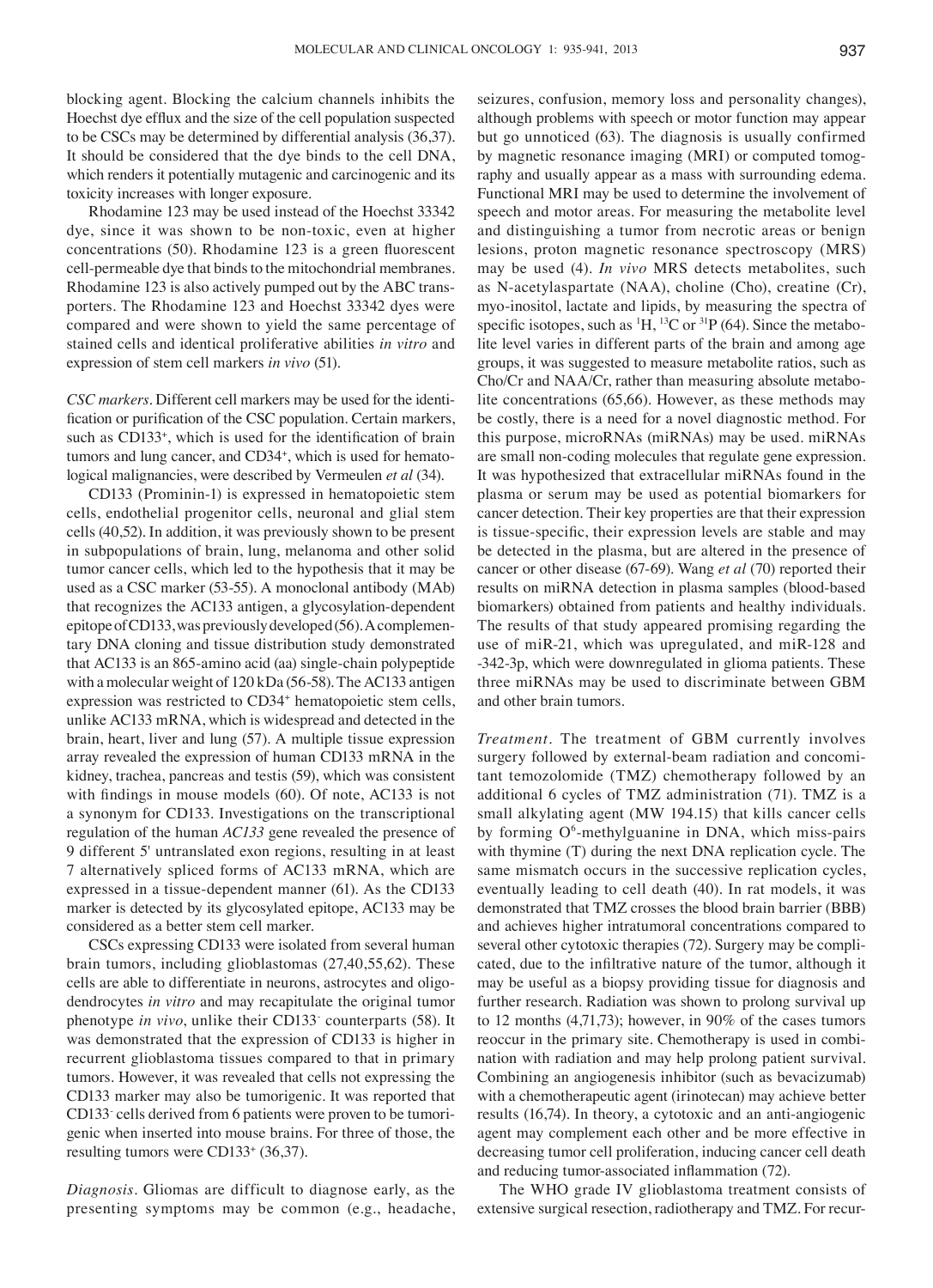rent gliomas, the treatment involves reoperation, conventional chemotherapy, administration of bevacizumab and irinotecan, as well as experimental procedures (4).

The options for the treatment of GBM are limited due to the presence of the BBB, which prevents molecules >500 Da (15) from entering the brain. The BBB is a selective physical barrier, as the tight junctions between the adjacent endothelial cells do not allow for the normal, paracellular transport, but force molecules into a transcellular transport. Small molecules, such as  $O_2$ ,  $CO_2$  and ethanol may diffuse freely through the membrane (75‑77). The presence of specific transport systems on the membrane surface enables nutrients to enter the brain, but prevents potentially toxic substances from harming the CNS. Large molecules, such as peptides and proteins, are not able to enter the brain, unless there is a strictly regulated receptor‑mediated or adsorption‑mediated transcytosis (78). The BBB has a protective role: it mediates the efflux of waste products, maintains the ionic concentrations, which may change significantly following a meal and cause a disruption of normal brain function, and it separates the pools of the neurotransmitters that act centrally and peripherally. Overall, the BBB maintains the homeostasis of the CNS (79,80). Considering the limited penetration in the brain, alternative drug‑delivery strategies are required for the more effective treatment of gliomas.

Determining the differences between normal SCs and CSCs is important for further investigations as well as for understanding the failure of current treatment. As the known treatments do not offer a cure for glioma, the cellular and molecular characteristics of these two types of cells require further elucidation. Such knowledge may provide better insight into drug function and targeting, tumor reoccurrence and drug resistance.

## **Future possibilities**

*Immunotherapeutic approaches.* Examples of experimental procedures were described by Hickey *et al* (81). Two types of immunotherapy were outlined, passive and active. Passive immunotherapy is the adoptive transfer of *ex vivo* activated cytotoxic effector cells to a patient, whereas the immunization of patients upon activation of endogenous immune cells is defined as active immunotherapy (81).

There have already been some attempts for active immunotherapeutic approaches (81). However, the outcomes of those trials remain a subject under discussion. For better results and understanding of the experiments, data such as previous medical information, disease treatment, patient response, previously administered chemotherapeutic agents and radiation courses have to be generated. Overall, there have been advances in this field, although further investigations are required for the immunotherapeutic approaches to be established as a safe treatment option for glioma patients.

Newly acquired knowledge regarding the pathology underlying glioma may help develop novel, more successful treatment strategies. The angiogenesis hypothesis, i.e., the development of tumor‑associated blood vessels that are required for solid tumor growth, was proposed by Folkman (82). As gliomas are highly vascular tumors expressing vascular endothelial growth factor (VEGF), targeting the vascular endothelium may be a viable therapeutic option. In gliomas, the level of VEGF expression correlates with blood vessel density, malignancy grade and prognosis (83). Based on the fact that solid tumors require the generation of new blood vessels in order to develop, new therapies are based on anti-angiogenic strategies  $(84,85)$ .

Malignant gliomas are among the most highly vascular human tumors (86). A combination of bevacizumab and irinotecan was shown to achieve a response rate of 57‑63% among glioma patients (87,88). Bevacizumab is a humanized immunoglobulin G1 MAb that affects the vascular endothelium and was proven to be effective in metastatic colorectal, breast and lung cancers (89,90). Irinotecan is a topoisomerase I inhibitor with a mechanism of action different from that of alkylating agents, such as TMZ, which forms  $O<sup>6</sup>$ -methylguanine in the DNA helix that miss-pairs with T in the next DNA replication cycle. Its use was shown to achieve a response rate of 0-17% in patients in several clinical trials (91,92). Vredenburgh *et al* (87) performed a phase II clinical trial of bevacizumab and irinotecan for patients with recurrent glioblastoma, which reported an encouraging preliminary response rate of 43%. However, despite the promising initial results, there were 2 treatment-related deaths and the treatment was discontinued in some of the patients due to complications. Bevacizumab is generally known to be well-tolerated, although the main concern is its contribution to fatigue and hemorrhage, which has not been precisely defined (83). An advantage of this drug may be its ability to decrease peritumoral edema. In addition, the authors of that study observed a reduction in the steroid dose in 33% of patients who had already received bevacizumab, which may suggest its function as a corticosteroid‑sparing agent.

The first clinical evidence for the use of bevacizumab and irinotecan in the treatment of recurrent malignant glioma was published by Stark-Vance (93). The results of that study were supported by those reported by Vredenburgh *et al* (87) and Pope *et al* (94). It was reported that 77% of the treated patients exhibited a partial response and 23% had stable disease (16). It was also reported that 9.8% of the patients experienced deep vein thrombosis, 2 patients developed pulmonary embolism, 16.4% experienced extreme fatigue and a further 9.8% had intracerebral hemorrhage and bone marrow toxicity as a result of the treatment. However, there were no reported deaths as a direct result of the chemotherapy. The primary goal of bevacizumab is blocking tumor endothelial cell proliferation and normalizing the existing vasculature (95), which achieves promising short-term results in decreasing the tumor mass. The complications that may arise due to the impact on cell migration have not yet been determined.

*Gene therapy.* Gene therapy, i.e., the treatment of the cause rather than the symptoms of a disease, is considered a revolution in medicine (96). The first human gene therapy trial was performed in 1990 on a female patient born with a defective adenosine deaminase gene (11). That trial had a positive outcome, resulting in the emergence of a variety of human gene treatment protocols worldwide. Thus far, the cancer protocol is the most popular (848 patients), followed by AIDS (372 patients) and cystic fibrosis (152 patients) (11). Viral vectors used in gene therapy are retroviruses, adenoviruses and adeno-associated viruses (AAVs). However, they all have their limitations: the cells need to be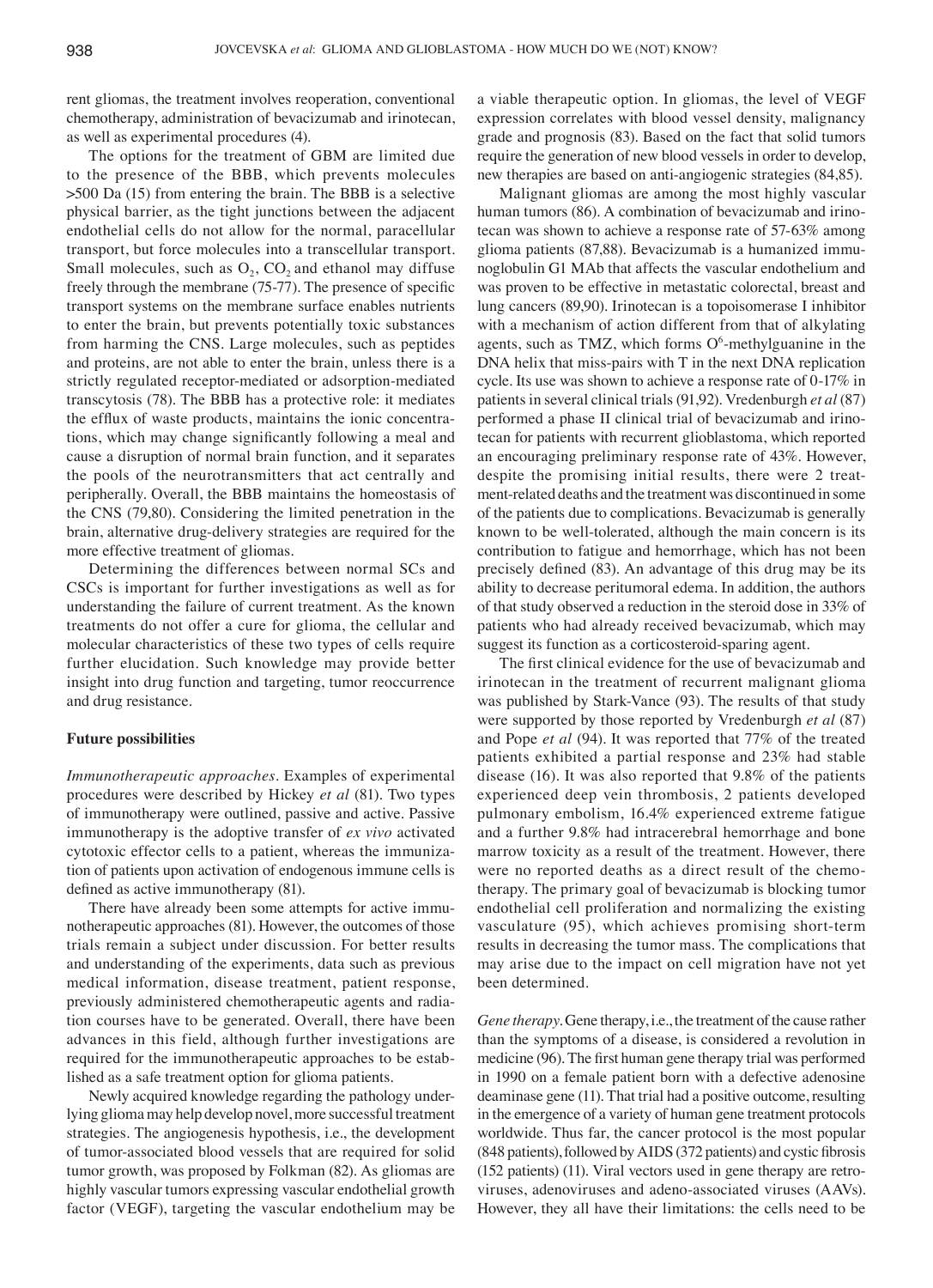undergoing division (retroviruses), adenoviruses may trigger an immune response and, as regards AAVs, there is no efficient production method. Non‑viral vectors, such as DNA/liposomes, were proven to be non-infectious and non-immunogenic and, therefore, are safer compared to the viral vectors. For malignant glioma, there are two approaches for gene therapy, the suicide gene therapy, which uses the herpes simplex thymidine kinase gene and ganciclovir, and the immune gene therapy, which uses cytokine genes. In the suicide gene therapy, a significant reduction in the tumor size was observed (11).

The Ab-based gene therapy is still 'under construction'. Antibodies (Abs) have an advantage over other therapeutic agents, as they are of small size and may target the tumor directly. Another benefit of using Abs is their rapid clearance from the human body, which makes them less immunogenic and well-tolerated (85). However, solid tumors are relatively resistant to Ab-based therapies, with only 0.001‑0.01% of the injected Ab dose incorporated per gram of solid tumor (97).

Recombinant Abs have been generated in order to improve the outcomes of this type of therapy. The use of bispecific Abs (bsAbs) is one of the trial approaches. bsAbs contain two distinct binding specificities (98) and may enhance the effector activity of lymphocytes or phagocytes by binding to cell activation molecules with one domain, while binding to specific surface antigens on the target molecules with the other domain (98). However, current problems in this field are the low retention time, which leads to the need for frequent Ab administration, large scale production and toxicity as a result of acute cytokine release and biodistribution (85). A somewhat different approach is the use of bispecific diabodies, which are recombinant constructs containing two single-chain Fv fragments. They are focused on T-cell recruitment, with one Fv module targeted to CD3 on T cells and the other targeted to a cancer marker (99). Bispecific diabodies have two advantages over bsAbs: first, as a result of the absence of the Fc domain, they only activate T cells when cross-linked to the target cells and, second, the anti-bispecific response in the host is minimized due to the small size.

*Nanobodies*. A slightly different aspect in Ab-based gene therapy is the use of nanobodies. Nanobodies are naturally occurring single‑domain Abs, which may be fully functional, even in the absence of a light chain. The name originates from the small size of their antigen-binding fragment, which is only 15 kDa (100). Nanobodies are stable and robust and their small size may enable their penetration into tissues which are currently inaccessible. Their small size makes them suitable for targeted therapy and discovery of new biomarkers, which is also performed in our laboratory as part of the Crossborder Cooperation Programme Italy‑Slovenia 2007‑2013 (GLIOMA project). In addition, the nanobodies derived from camelids are homologous with the human VH3 gene family and should therefore be less immunogenic (101). However, further investigations are required to determine their affinity, stability and pharmacokinetic properties.

In the treatment of cancer, the optimal method would be to target the drug directly to the tumor, which may make the treatment more effective, while significantly reducing the side effects and damages to healthy tissues. Song *et al* (102) introduced the use of small interfering RNAs (siRNAs) for mRNA degradation. siRNAs may be delivered to the cells through antibody‑mediated endocytosis. This method was not proven to be particularly effective, although it has advantages such as non‑activation of the innate immune system and lack of infection risk (103). Additional problems may arise due to the fact that cancers are heterogeneous. It remains to be investigated whether targeting is successful for all cancer cells in the body or for just a specific group (primary cancer and/or metastasis).

## **Conclusion**

Brain tumors represent a wide field of investigation. Glioma is an 'intelligent' tumor that manages to escape conventional radiation and chemotherapy treatment methods, thus being fatal to the majority of the patients. Experimental procedures, gene/antibody therapy and current clinical trials may lead to improvements in the outcome of these patients in the future. Despite the extensive investigations, a cure for this disease is currently not available. Information regarding the tumor biology is available in the literature, although it is clearly insufficient. A thorough and detailed understanding of the mechanisms of metastasis, drug resistance and tumor occurrence is required for the treatments to be more successful and treatment challenges, such as targeting the tumor and sparing the normal and healthy tissue from toxic substances and, particularly, the BBB, need to be overcome.

#### **Acknowledgements**

The authors would like to thank the Crossborder Cooperation Programme Italy‑Slovenia 2007‑2013 (GLIOMA project) and the Slovene Human Resources Development and Scholarship Fund (JR. 113) for the financial support.

#### **References**

- 1. Bhatt AN, Mathur R, Farooque A, Verma A and Dwarakanath BS: Cancer biomarkers ‑ current perspectives. Indian J Med Res 132: 129‑149, 2010.
- 2. Cho WC: Contribution of oncoproteomics to cancer biomarker discovery. Mol Cancer 6: 25, 2007.
- 3. Louis DN, Ohgaki H, Wiestler OD, *et al*: The 2007 WHO classification of tumours of the central nervous system. Acta Neuropathol 114: 97‑109, 2007.
- 4. Wen PY and Kesari S: Malignant gliomas in adults. N Engl J Med 359: 492-507, 2008.
- 5. Bailey P and Cushing H: A Classification of the Tumors of the Glioma Group on a Histogenetic Basis with a Correlated Study of Prognosis. JB Lippincott & Co., Philadelphia, PA, 1926.
- 6. Galon J, Pages F, Marincola FM, et al. Cancer classification using the Immunoscore: a worldwide task force. J Transl Med 10: 205, 2012.
- 7. Louis DN, Holland EC and Cairncross JG: Glioma classification: a molecular reappraisal. Am J Pathol 159: 779‑786, 2001.
- 8. Okada H, Kohanbash G, Zhu X, *et al*: Immunotherapeutic approaches for glioma. Crit Rev Immunol 29: 1‑42, 2009.
- 9. Iacob G and Dinca EB: Current data and strategy in glioblastoma multiforme. J Med Life 2: 386‑393, 2009.
- 10. Bralten LB and French PJ: Genetic alterations in glioma. Cancers 3: 1129‑1140, 2011.
- 11. Yoshida J: Molecular neurosurgery using gene therapy to treat malignant glioma. Nagoya J Med Sci 59: 97‑105, 1996.
- 12. Li J, Di C, Mattox AK, Wu L and Adamson DC: The future role of personalized medicine in the treatment of glioblastoma multiforme. Pharmgenomics Pers Med 3: 111‑127, 2010.
- 13. Chi A and Komaki R: Treatment of brain metastasis from lung cancer. Cancers 2: 2100‑2137, 2010.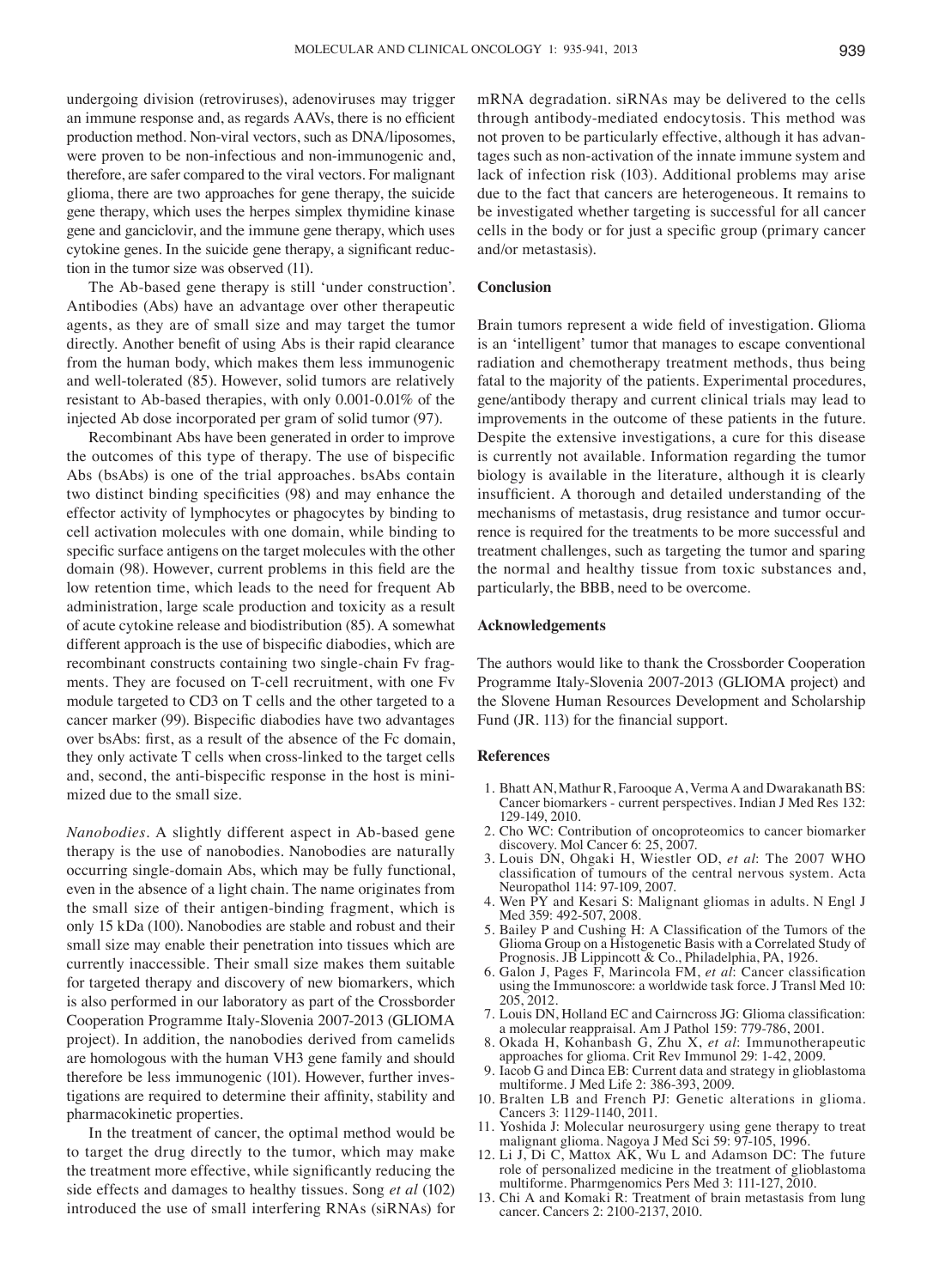- 14. Mathieu D, Kondziolka D, Cooper PB, *et al*: Gamma knife radiosurgery for malignant melanoma brain metastases. Clin Neurosurg 54: 241‑247, 2007.
- 15. Daga A, Bottino C, Castriconi R, Gangemi R and Ferrini S: New perspectives in glioma immunotherapy. Curr Pharm Des 17: 2439‑2467, 2011.
- 16. Ali SA, McHayleh WM, Ahmad A, *et al*: Bevacizumab and irinotecan therapy in glioblastoma multiforme: a series of 13 cases. J Neurosurg 109: 268‑272, 2008.
- 17. Farrell CJ and Plotkin SR: Genetic causes of brain tumors: neurofibromatosis, tuberous sclerosis, von Hippel-Lindau, and other syndromes. Neurol Clin 25: 925‑946, viii, 2007.
- 18. Fisher JL, Schwartzbaum JA, Wrensch M and Wiemels JL: Epidemiology of brain tumors. Neurol Clin 25: 867‑890, vii, 2007.
- 19. Chen J, Li Y, Yu TS, *et al*: A restricted cell population propagates glioblastoma growth after chemotherapy. Nature 488: 522-526, 2012.
- 20. Westermark B: Glioblastoma ‑ a moving target. Ups J Med Sci 117: 251‑256, 2012.
- 21. Van Gool S, Maes W, Ardon H, Verschuere T, Van Cauter S and De Vleeschouwer S: Dendritic cell therapy of high-grade gliomas. Brain Pathol 19: 694‑712, 2009.
- 22. Gruber ML and Buster WP: Temozolomide in combination with irinotecan for treatment of recurrent malignant glioma. Am J Clin Oncol 27: 33‑38, 2004.
- 23. Pluchino S, Zanotti L, Deleidi M and Martino G: Neural stem cells and their use as therapeutic tool in neurological disorders. Brain Res Brain Res Rev 48: 211‑219, 2005.
- 24. Goldman S: Glia as neural progenitor cells. Trends Neurosci 26: 590‑596, 2003.
- 25. Ivanova NB, Dimos JT, Schaniel C, Hackney JA, Moore KA and Lemischka IR: A stem cell molecular signature. Science 298: 601‑604, 2002.
- 26. Hadnagy A, Gaboury L, Beaulieu R and Balicki D: SP analysis may be used to identify cancer stem cell populations. Exp Cell Res 312: 3701‑3710, 2006.
- 27. Singh SK, Clarke ID, Terasaki M, *et al*: Identification of a cancer stem cell in human brain tumors. Cancer Res 63: 5821-5828, 2003.
- 28. Altman J: Autoradiographic and histological studies of postnatal neurogenesis. 3. Dating the time of production and onset of differentiation of cerebellar microneurons in rats. J Comp Neurol 136: 269‑293, 1969.
- 29. Corotto FS, Henegar JA and Maruniak JA: Neurogenesis persists in the subependymal layer of the adult mouse brain. Neurosci Lett 149: 111-114, 1993.
- 30. Eriksson PS, Perfilieva E, Bjork‑Eriksson T, *et al*: Neurogenesis in the adult human hippocampus. Nat Med 4: 1313‑1317, 1998.
- 31. Baylin SB and Ohm JE: Epigenetic gene silencing in cancer a mechanism for early oncogenic pathway addiction? Nat Rev Cancer 6: 107‑116, 2006.
- 32. Jaenisch R and Bird A: Epigenetic regulation of gene expression: how the genome integrates intrinsic and environmental signals. Nat Genet 33 Suppl: 245-254, 2003.
- 33. Driessens G, Beck B, Caauwe A, Simons BD and Blanpain C: Defining the mode of tumour growth by clonal analysis. Nature 488: 527‑530, 2012.
- 34. Vermeulen L, Sprick MR, Kemper K, Stassi G and Medema JP: Cancer stem cells ‑ old concepts, new insights. Cell Death Differ 15: 947‑958, 2008.
- 35. Gilbertson RJ and Graham TA: Cancer: Resolving the stem‑cell debate. Nature 488: 462‑463, 2012.
- 36. Ailles LE and Weissman IL: Cancer stem cells in solid tumors. Curr Opin Biotechnol 18: 460‑466, 2007.
- 37. Welte Y, Adjaye J, Lehrach HR and Regenbrecht CR: Cancer stem cells in solid tumors: elusive or illusive? Cell Commun Signal 8: 6, 2010.
- 38. Makino S: The role of tumor stem‑cells in regrowth of the tumor following drastic applications. Acta Unio Int Contra Cancrum 15 (Suppl 1): 196‑198, 1959.
- 39. Jordan CT, Guzman ML and Noble M: Cancer stem cells. N Engl J Med 355: 1253‑1261, 2006.
- 40. Liu G, Yuan X, Zeng Z, *et al*: Analysis of gene expression and chemoresistance of CD133+ cancer stem cells in glioblastoma. Mol Cancer 5: 67, 2006.
- 41. Albini A and Sporn MB: The tumour microenvironment as a target for chemoprevention. Nat Rev Cancer 7: 139‑147, 2007.
- 42. Calabrese C, Poppleton H, Kocak M, *et al*: A perivascular niche for brain tumor stem cells. Cancer Cell 11: 69‑82, 2007.
- 43. Crea F, Danesi R and Farrar WL: Cancer stem cell epigenetics and chemoresistance. Epigenomics 1: 63‑79, 2009.
- 44. Goodell MA, Brose K, Paradis G, Conner AS and Mulligan RC: Isolation and functional properties of murine hematopoietic stem cells that are replicating in vivo. J Exp Med 183: 1797‑1806, 1996.
- 45. Hirschmann‑Jax C, Foster AE, Wulf GG, *et al*: A distinct 'side population' of cells with high drug efflux capacity in human tumor cells. Proc Natl Acad Sci USA 101: 14228‑14233, 2004.
- 46. Martin CM, Meeson AP, Robertson SM, *et al*: Persistent expression of the ATP-binding cassette transporter, Abcg2, identifies cardiac SP cells in the developing and adult heart. Dev Biol 265: 262‑275, 2004.
- 47. Shimano K, Satake M, Okaya A, *et al*: Hepatic oval cells have the side population phenotype defined by expression of ATP‑binding cassette transporter ABCG2/BCRP1. Am J Pathol 163: 3-9, 2003.
- 48. Umemoto T, Yamato M, Nishida K, Yang J, Tano Y and Okano T: Limbal epithelial side-population cells have stem cell-like properties, including quiescent state. Stem Cells 24: 86‑94, 2006.
- 49. Yano S, Ito Y, Fujimoto M, Hamazaki TS, Tamaki K and Okochi H: Characterization and localization of side population cells in mouse skin. Stem Cells 23: 834‑841, 2005.
- 50. Ribou AC, Vigo J, Kohen E and Salmon JM: Microfluorometric study of oxygen dependence of (1''‑pyrene butyl)‑2‑rhodamine ester probe in mitochondria of living cells. J Photochem Photobiol B 70: 107‑115, 2003.
- 51. Liu WH, Qian NS, Li R and Dou KF: Replacing Hoechst33342 with rhodamine123 in isolation of cancer stem-like cells from the MHCC97 cell line. Toxicol In Vitro 24: 538‑545, 2010.
- 52. Pfenninger CV, Roschupkina T, Hertwig F, *et al*: CD133 is not present on neurogenic astrocytes in the adult subventricular zone, but on embryonic neural stem cells, ependymal cells, and glioblastoma cells. Cancer Res 67: 5727‑5736, 2007.
- 53. Ieta K, Tanaka F, Haraguchi N, *et al*: Biological and genetic characteristics of tumor‑initiating cells in colon cancer. Ann Surg Oncol 15: 638‑648, 2008.
- 54. Monzani E, Facchetti F, Galmozzi E, *et al*: Melanoma contains CD133 and ABCG2 positive cells with enhanced tumourigenic potential. Eur J Cancer 43: 935‑946, 2007.
- 55. Singh SK, Hawkins C, Clarke ID, *et al*: Identification of human brain tumour initiating cells. Nature 432: 396‑401, 2004.
- 56. Yin AH, Miraglia S, Zanjani ED, *et al*: AC133, a novel marker for human hematopoietic stem and progenitor cells. Blood 90: 5002‑5012, 1997.
- 57. Miraglia S, Godfrey W, Yin AH, *et al*: A novel five‑transmembrane hematopoietic stem cell antigen: isolation, characterization, and molecular cloning. Blood 90: 5013‑5021, 1997.
- 58. Mizrak D, Brittan M and Alison M: CD133: molecule of the moment. J Pathol 214: 3‑9, 2008.
- 59. Florek M, Haase M, Marzesco AM, *et al*: Prominin‑1/CD133, a neural and hematopoietic stem cell marker, is expressed in adult human differentiated cells and certain types of kidney cancer. Cell Tissue Res 319: 15‑26, 2005.
- 60. Weigmann A, Corbeil D, Hellwig A and Huttner WB: Prominin, a novel microvilli‑specific polytopic membrane protein of the apical surface of epithelial cells, is targeted to plasmalemmal protrusions of non‑epithelial cells. Proc Natl Acad Sci USA 94: 12425‑12430, 1997.
- 61. Shmelkov SV, Jun L, St Clair R, *et al*: Alternative promoters regulate transcription of the gene that encodes stem cell surface protein AC133. Blood 103: 2055‑2061, 2004.
- 62. Bao S, Wu Q, McLendon RE, *et al*: Glioma stem cells promote radioresistance by preferential activation of the DNA damage response. Nature 444: 756‑760, 2006.
- 63. Yamanaka R: Cell‑ and peptide‑based immunotherapeutic approaches for glioma. Trends Mol Med 14: 228‑235, 2008.
- 64. Bulik M, Jancalek R, Vanicek J, Skoch A and Mechl M: Potential of MR spectroscopy for assessment of glioma grading. Clin Neurol Neurosurg 115: 146‑153, 2013.
- 65. Komoroski RA, Heimberg C, Cardwell D and Karson CN: Effects of gender and region on proton MRS of normal human brain. Magn Reson Imaging 17: 427‑433, 1999.
- 66. Li BS, Wang H and Gonen O: Metabolite ratios to assumed stable creatine level may confound the quantification of proton brain MR spectroscopy. Magn Reson Imaging 21: 923‑928, 2003.
- 67. Calin GA and Croce CM: MicroRNA signatures in human cancers. Nat Rev Cancer 6: 857‑866, 2006.
- 68. Lu J, Getz G, Miska EA, *et al*: MicroRNA expression profiles classify human cancers. Nature 435: 834‑838, 2005.